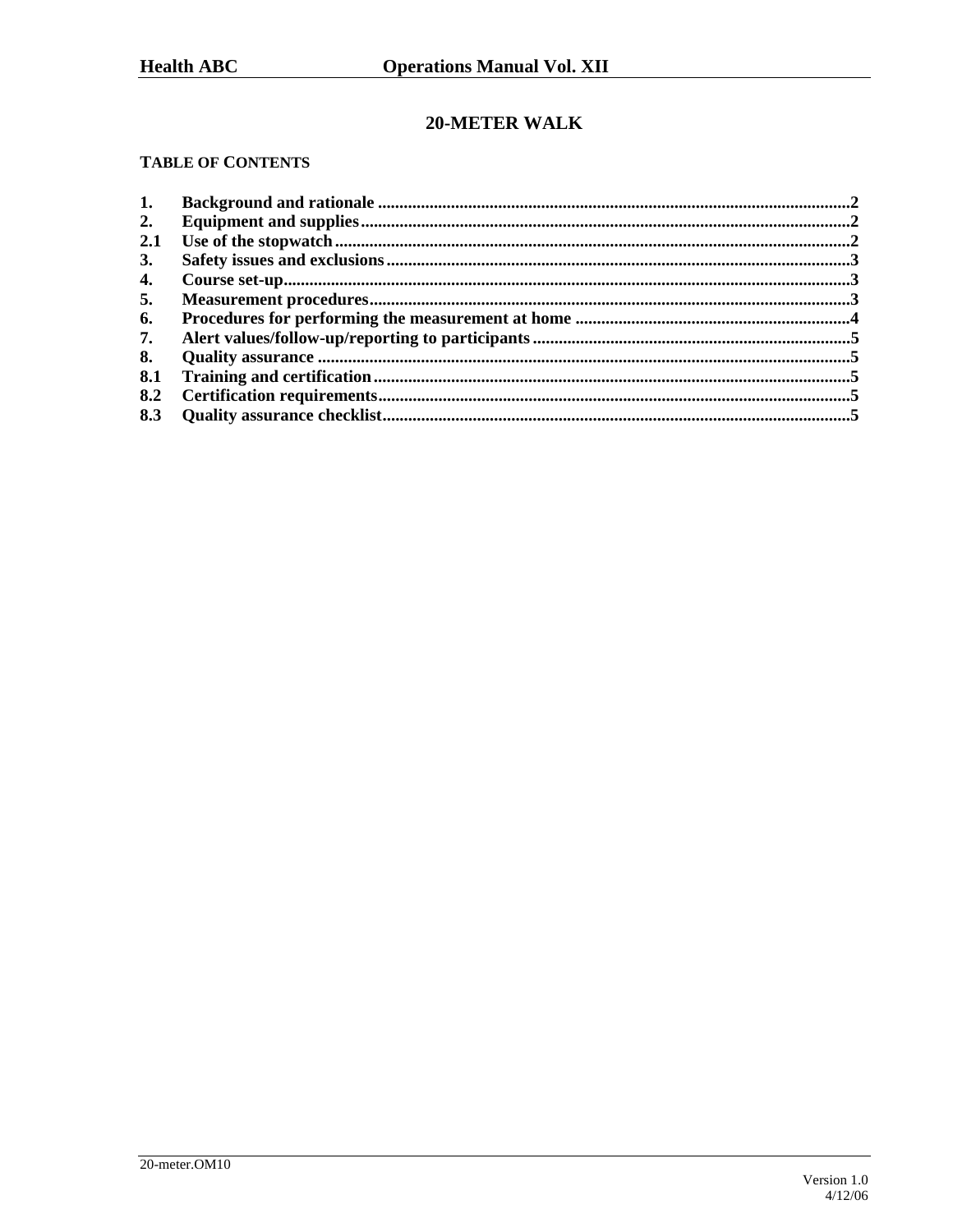### **20-METER WALK**

#### **1. Background and rationale**

Direct assessments of physical performance have become standard measurements in epidemiological studies in the elderly. These assessments generally tap multiple domains of physiological performance, including lower extremity strength, balance, coordination, and flexibility. The assessment techniques used in Health ABC have been derived from several previous studies, are reliable when performed in a standardized fashion, and are well tolerated by elderly participants. This is a modification of the short walk test used in many epidemiological and clinical studies. The test is divided into two parts.

- the time to walk 20 meters at the participant's usual pace along with the number of steps, and
- the time to walk 20 meters as fast as the participant can, along with the number of steps

The 20-meter walk tests will be conducted in the following order: usual pace; then quick pace.

#### **2. Equipment and supplies**

- Two fluorescent orange traffic cones
- White cloth tape
- Digital stop-watch

#### **2.1 Use of the stopwatch**



The stopwatch will be used to measure the time it takes to complete a task from the beginning of the activity until the conclusion. Press the middle (mode) button to make sure you are in stopwatch mode. The display should read **0:0000**. To time the task, just press the right-hand button (labeled STA/STP) at the top of the stopwatch to begin, and press again when the task is completed. The time is digitally displayed on the stopwatch. To get the display to read **0:0000** again, press the left (lap) button. Time is displayed as minutes: seconds.hundredths of a second.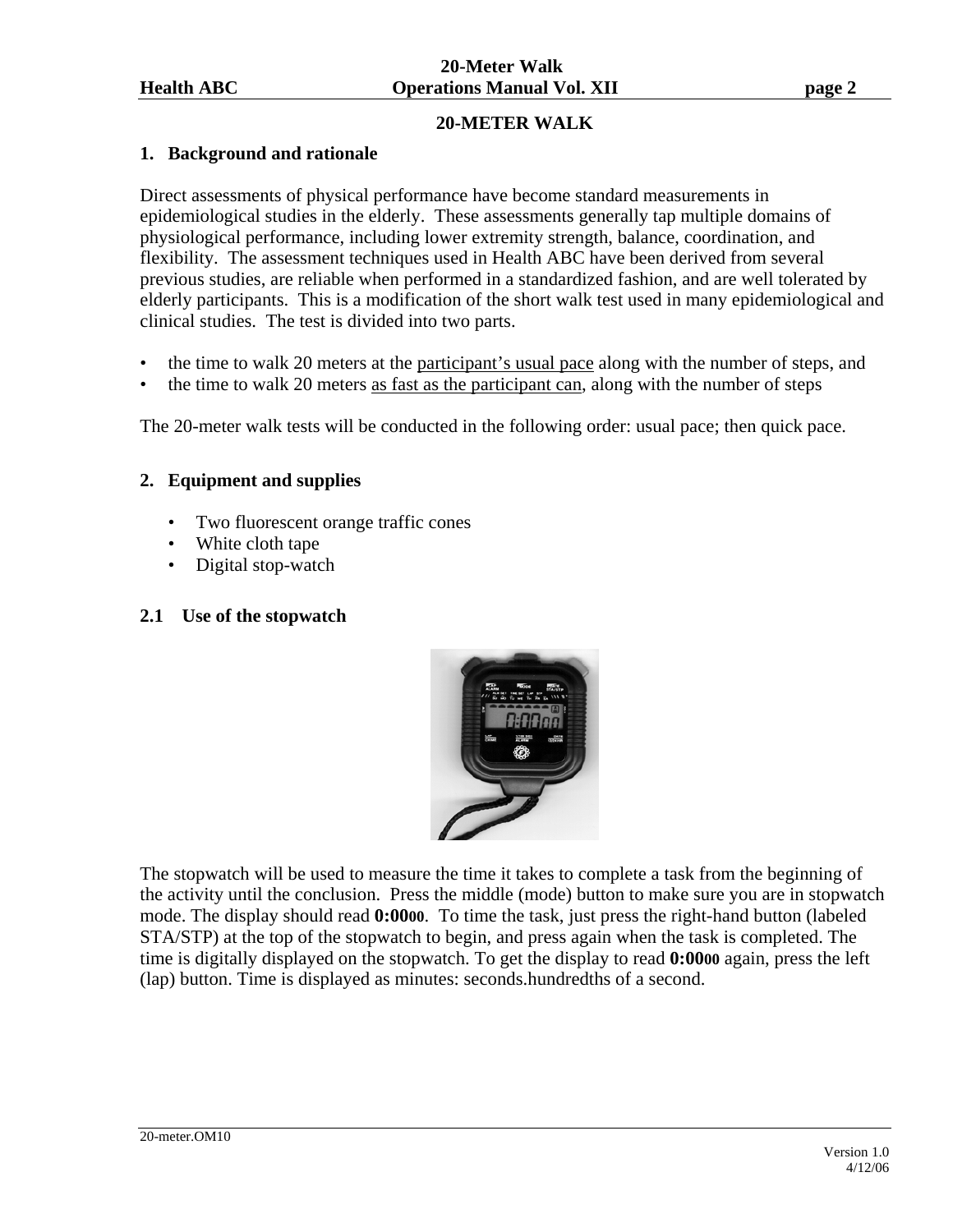### **COURSE ILLUSTRATION**



#### **3. Safety issues and exclusions**

There are no exclusions for the 20-meter walk. However, if a participant is unable to do the walk, the form should be marked "not attempted/unable."

### **4. Course set-up**

For consistency between field centers, the walking course length will be 20 meters and should be laid out in an unobstructed, dedicated corridor. Fluorescent orange traffic cones should be used to indicate the beginning and end of the 20-meter length. Measuring from the center of each cone, place the cones 20 meters apart. Cones should be carefully placed so that they do not create a tripping hazard for the participant. Place a 1/2 meter length of white cloth tape across the floor on each side of each cone to mark the start of the course. Participants are to walk in the clockwise direction.

## **5. Measurement procedures**

a) Describe the 20-meter walk. Participant's toes should slightly touch the starting line, without going over the starting line, at the start of the 20 meter walk. Demonstrate how to walk past the cone, using the cone at the start.

Script: "This is a two-part walking test. For this first part of the test, please walk at your normal walking speed. Place your toes behind the start line. Then go past the orange cone and STOP."

**Emphasize that the participant needs to walk past the orange cone. Demonstrate how to walk past the cone.**

"Now wait until I say 'Go'. For the first part of this test, I want you to walk at your usual walking pace. Any questions?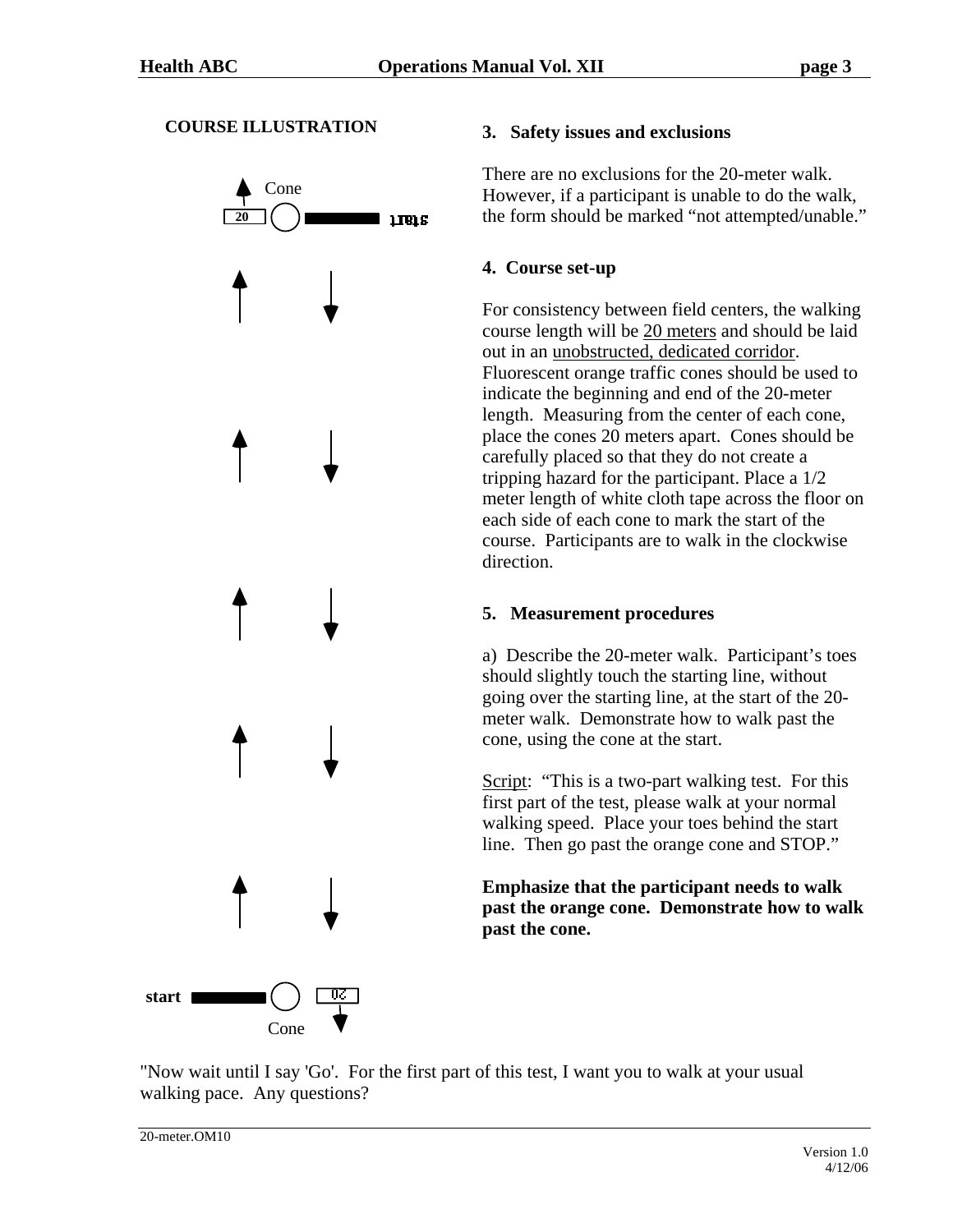b) To start the test, say,

Script: "Ready, Go."

c) Begin timing and counting participant's steps until their first footfall over the finish line at 20 meters. You will need to walk a few steps behind the participant. Start timing with the first footfall over the starting line (participant's foot touches the floor on the first step).

d) When the participant reaches the 20-meter mark, push the right/hand STA/STP button on the stop watch, and record the number of steps taken on the form (in field labeled "usual-pace 20 meter walk"). (You will need to carry the form on a clipboard.)

e) Record the time it took to do the first 20-meter test on the 20-meter Walk data collection form in the Year 6 Clinic Visit Workbook. Reset the stop watch and have the participant repeat the 20-meter walk by walking back to the starting line. Emphasize that the participant should walk as quickly as they can for the second portion of the test.

Script: "OK, fine. Now turn around and when I say go, walk back the other way as fast as you can. Ready, Go."

f) When the participant reaches the starting line, push the right/hand STA/STP button on the stop watch, and record the number of steps taken on the form (in field labeled "fast-pace 20 meter walk").

g) Record the time it took to do the second (fast-pace) 20-meter test on the 20-meter Walk data collection form in the Year 5 Clinic Visit Workbook.

h) Participant can use a walking aid, if needed, during the 20-meter walk. Record whether or not the participant was using a walking aid during the 20-meter walk, such as a cane on the 20 meter Walk data collection form.

#### **6. Procedures for performing the measurement at home**

Not applicable.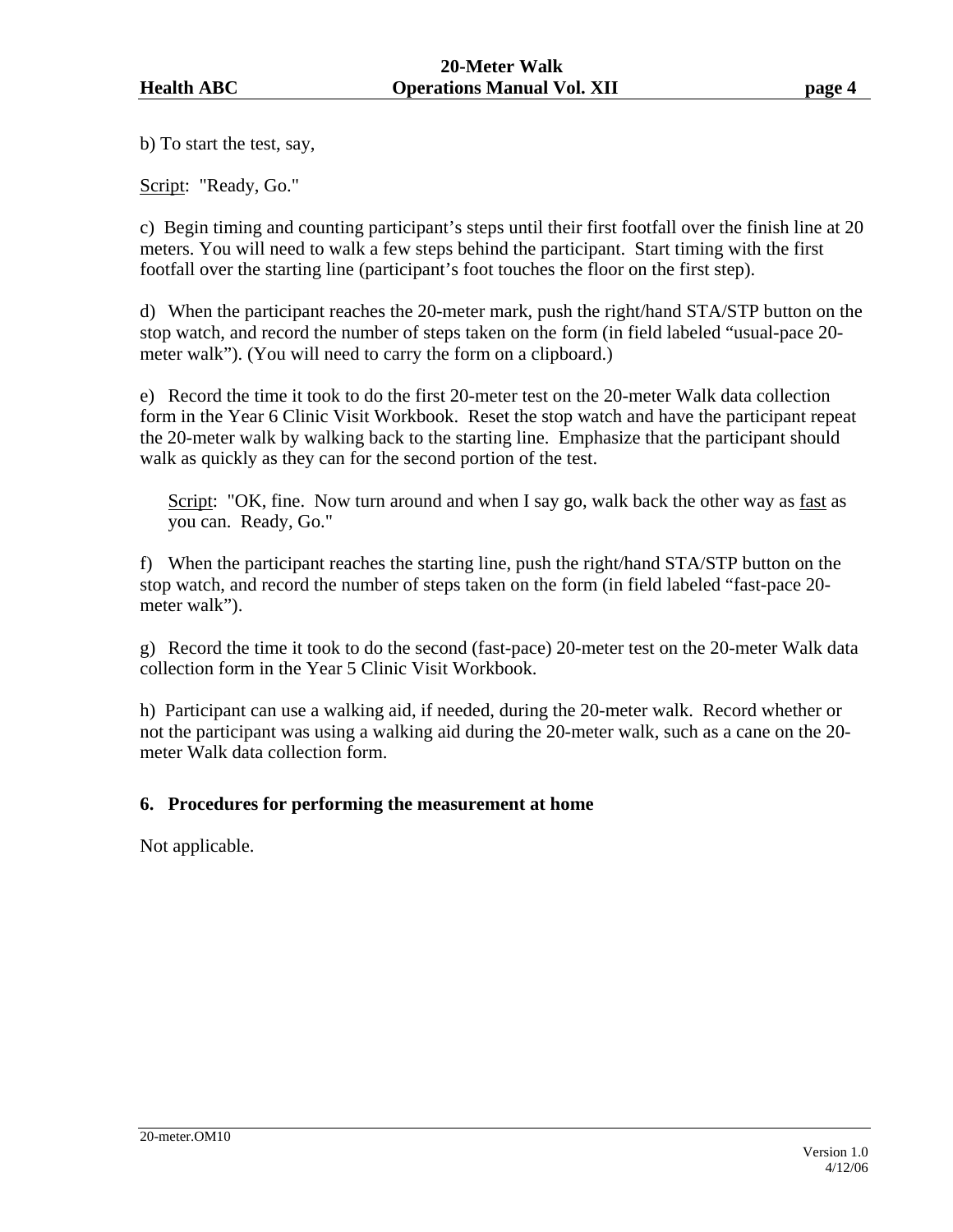#### **7. Alert values/follow-up/reporting to participants**

These test results have no alert values and are not reported to the participant or physician.

#### **8. Quality assurance**

#### **8.1 Training and certification**

The examiner requires no special qualifications or experience to perform this assessment. Training should include:

- Read and study manual
- Attend Health ABC training session on techniques (or observe administration by experienced examiner)
- Practice on other staff or volunteers
- Discuss problems and questions with local expert or QC officer

#### **8.2 Certification requirements**

- Complete training requirements
- Conduct exam on two volunteers while being observed by QC officer:
	- According to protocol, as demonstrated by completed QC checklist
	- Times within  $\pm 1$  s of QC officer, step counts agrees with QC officer

#### **8.3 Quality assurance checklist**

- $\Box$  Main points of script correctly and clearly delivered
- $\Box$  Correctly demonstrates
- $\Box$  Toes touching start line
- $\Box$  Timing started coincident with participant's first footfall
- $\Box$  Instructs participant to walk at their usual pace
- $\Box$  Records number of steps for first 20 meters
- $\Box$  Correct number of steps counted, and time stopped with first footfall over the finish line
- $\Box$  Resets stopwatch for second 20 meter fast-pace walk
- $\Box$  Instructs participant to walk as fast as they can
- $\Box$  Records number of steps for second 20 meters
- $\Box$  Correct number of steps counted, and time stopped with first footfall over the original starting line
- $\Box$  Reviews form for completeness